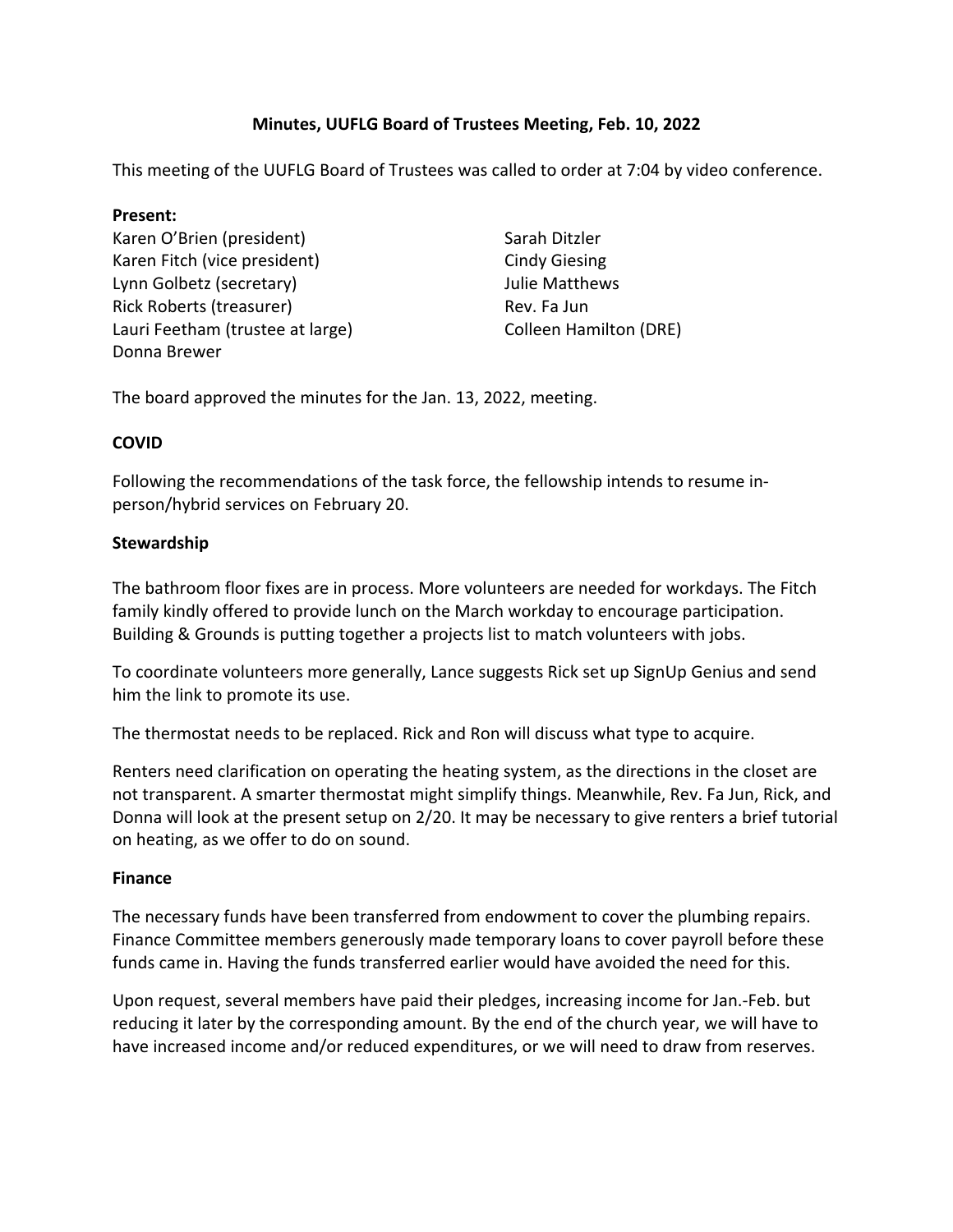Unity probably will not return until the mask mandate is over, which is predicted to be a matter of weeks. Their plan is to resume meeting once a month at first, then hopefully ramp back up. Art of Living will not return until at least the end of the mask mandate, if at all.

Finance is starting to work on the pledge drive. The board discussed celebrating our accomplishments and unity during a difficult time (making stone soup). We could also request that those who are able to increase their donations do so during this time. RE offered to design a chalice poster to visually show fundraising levels reached.

Sarah and Cindy offered to help with a fundraising task force/celebratory service, and Karen O. offered Sunday Services involvement. The Fitch family offered to provide their patented razzledazzle. Rev. Fa Jun has put out a call for more volunteers.

Finance suggests making some reductions in the RE budget. It also suggests not employing a gardening service for a few months, possibly having two workdays a month to take up the slack.

#### **Membership**

Directories are printed and ready for distribution at the next in-person service. Membership is working on following up with visitors who fill out Zoom forms (the info has still been going to Charlie Holst). Sue Ann is willing to send out welcome emails. Lauri also sends welcomes when she enters folks in the database.

Membership won't be sending the directory out electronically this year, so the board is tabling the discussion of a proposed policy for privacy and protection of personal information.

#### **Religious Education**

The RE Committee is considering the cost-cutting measures requested by Finance. The committee's top priorities are to preserve the educational mission and the service projects. It requests board direction on a target budget and authority to decide what cuts to make to reach that figure. The program is presently coming in two or three thousand dollars under the amount budgeted for this year. Colleen has been voluntarily cutting back her paid hours.

The board needs to make and communicate clear decisions on what it is asking of RE.

#### **Arts & Aesthetics**

The Fitch family is taking the lead in a spring boutique, to be held March 19. Matthew has been working on the sign for Old Blossom Hill Road.

#### **Governance**

The board approved amending the New Member Induction policy to change "Connections Committee" to "Membership Committee" at all occurrences of the term.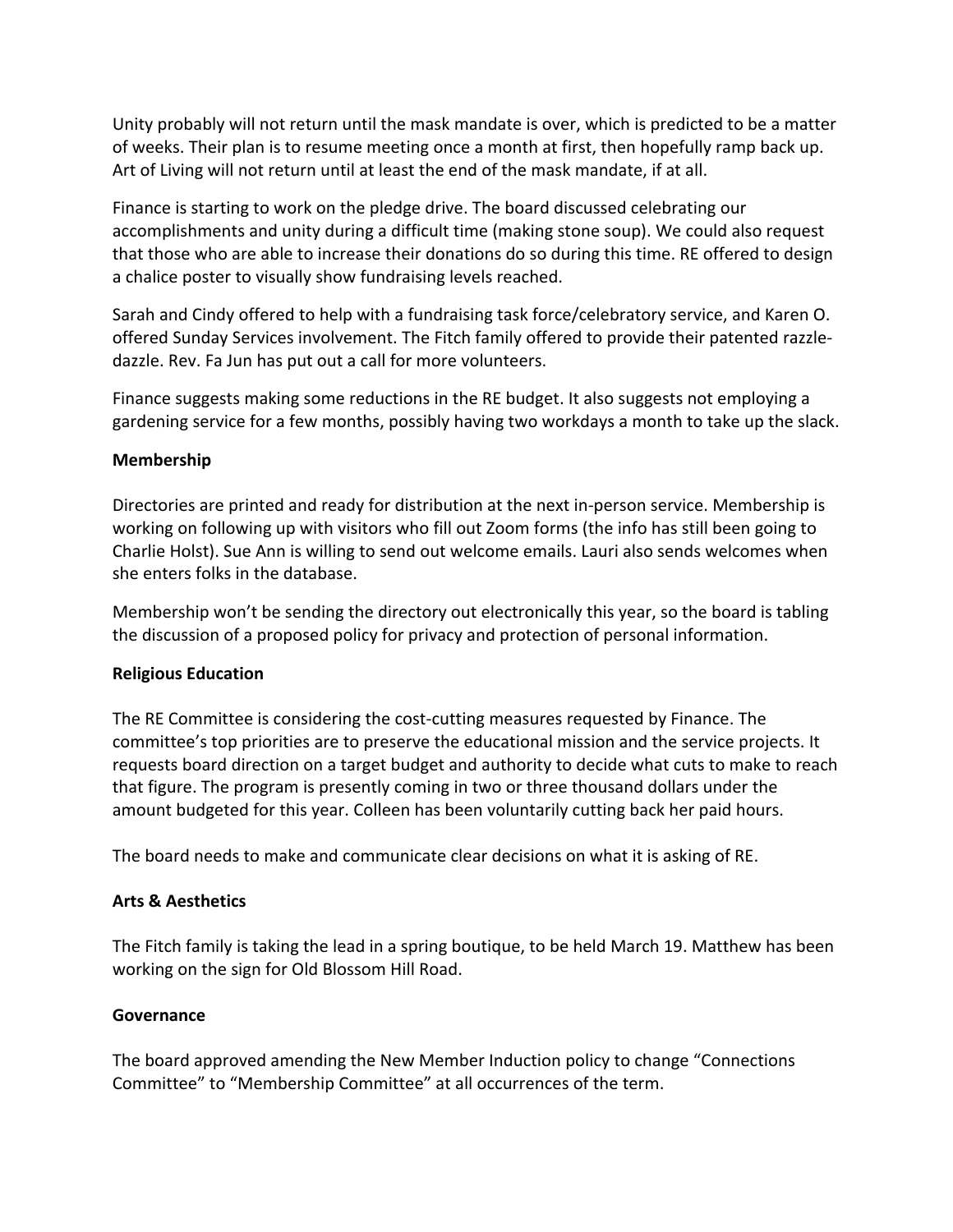The board approved amending the Updating Membership List policy to change "Connections Committee" to "Membership Committee" at all occurrences of the term.

The board approved the updated Employees and Supervisors list.

#### **Executive Session**

The board and Rev. Fa Jun discussed the Fellowship's financial position going forward and procedures for making and communicating budget decisions. It will be holding a special meeting, with figures in hand, to consider a budget that reflects our values. Rick will contact Julie about her availability for such a meeting, and Karen O. will send out a poll to schedule it. Karen will also update Colleen on tonight's discussion.

The meeting was adjourned at 9:30. The next regular board meeting is scheduled for Thursday, March 10, at 7:00 p.m.

Respectfully submitted, Lynn Golbetz (Secretary)

#### **Motions Approved**

The board approved amending the New Member Induction policy to change "Connections Committee" to "Membership Committee" at all occurrences of the term.

The board approved amending the Updating Membership List policy to change "Connections Committee" to "Membership Committee" at all occurrences of the term.

The board approved the updated Employees and Supervisors list.

#### **Action Items, Immediate**

Karen O: Send out poll to schedule special meeting after hears back from Rick

- RFJ: With Rick, look at heating directions on 2/20
- Rick: Ask Julie if she can attend a special board meeting before she leaves With Julie, provide all relevant figures for board special meeting on budget With RFJ, look at heating directions on 2/20 With Ron, identify thermostat replacement Set up SignUp Genius for UUFLG volunteering

#### **Action Items, Short-Medium Term**

- Karen F: Research possibilities/process for creating memorial scholarship
- Karen O: Contact Membership regarding potential outdoor announcement board
- RFJ: Develop means of getting membership feedback on nonbinary bathroom proposal Ask Membership about protocol for snack/cleanup volunteering